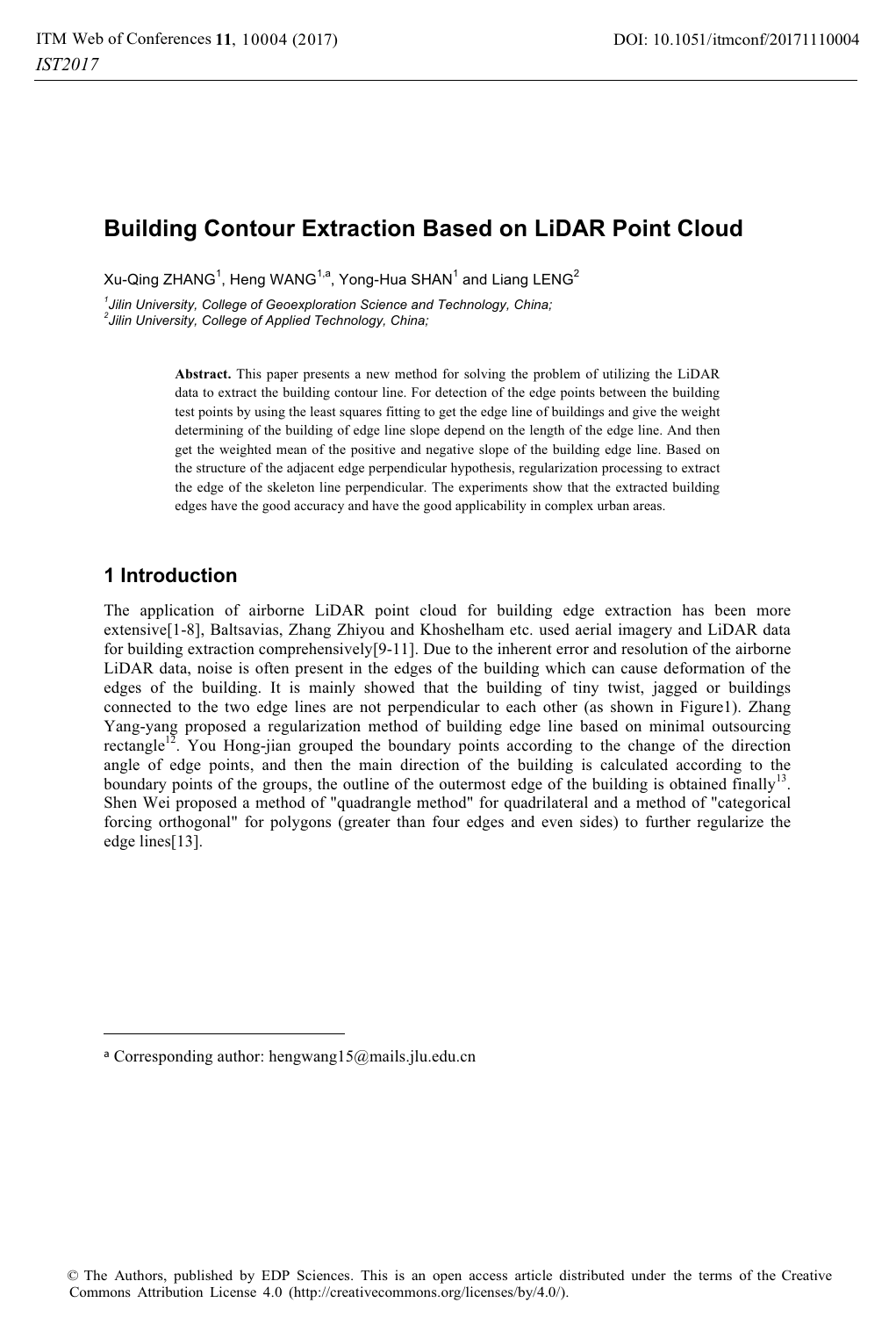

**Figure 1.** the distorted and not vertical phenomenon of extracting the building outline by using LiDAR point cloud (a. Building point cloud; b. Extraction of buildings)

This paper based on the problem of deformation of the building using LiDAR point cloud extraction. The key points of the building are firstly detected on the basis of obtaining the building edge points, then the edge line of the building is extracted by using the least square method, and then the edge line of the building is regularized to lay the foundation for building the 3D model of the building later.

#### **2 The building detection of key points**

The key point of the building is the projection of the building to the corner or intersection of the planes. As shown in Figure-2,  $P_1 \cdot P_2 \cdot P_3 \cdot P_4$  is the orderly building edge points. From point  $P_1$ , connect P<sub>1</sub> and P<sub>2</sub>, the azimuth angle  $\beta_1$  and the length  $l_1$  of the straight line P<sub>1</sub>-P<sub>2</sub> are calculated, P<sub>2</sub> for the straight line P<sub>1</sub>-P<sub>2</sub> length d of the vertical line, from this we can calculate  $\Delta \beta_1 = \tan^{-1}(\frac{d}{l_1})$ , Connect P<sub>1</sub> and P<sub>3</sub>, the azimuth angle  $β_2$  and the length  $1_2$  of the straight lines P1-P3 are calculated. Let  $\beta = \beta_2$ ,  $\beta_a = \beta_1 - \Delta\beta_1$ ,  $\beta_b = \beta_1 + \Delta\beta_1$ .



**Figure2.** the principle of testing key point

1) if  $β ∈ (βa, βb)$ , then  $P_2$  is not a key point and remove it.  $P_3$  for the straight line  $P_1-P_3$  length d of the vertical line and calculate  $\Delta \beta_2 = \tan^{-1}(\frac{d}{l_2})$ . Connect P<sub>1</sub> and P<sub>4</sub> and calculate the azimuth angle  $\beta_3$ of the straight line P<sub>1</sub>-P<sub>4</sub>. At this time,  $\beta = \beta_3$ ,  $\beta_a = \max{\beta_1 - \Delta\beta_1}$ ,  $\beta_2 - \Delta\beta_2$ ,  $\beta_b = \min{\beta_1 + \beta_2}$  $\Delta \beta_1$ ,  $\beta_2 + \Delta \beta_2$ , return to the first step.

2) if  $\beta \notin (\beta_a, \beta_b)$ , then P<sub>2</sub> is the key point and retain it. From P<sub>2</sub>, connect the next point as the start judgment line, and repeat the above steps until the last point.

3) After all edge points are judged, the remaining points are the keys.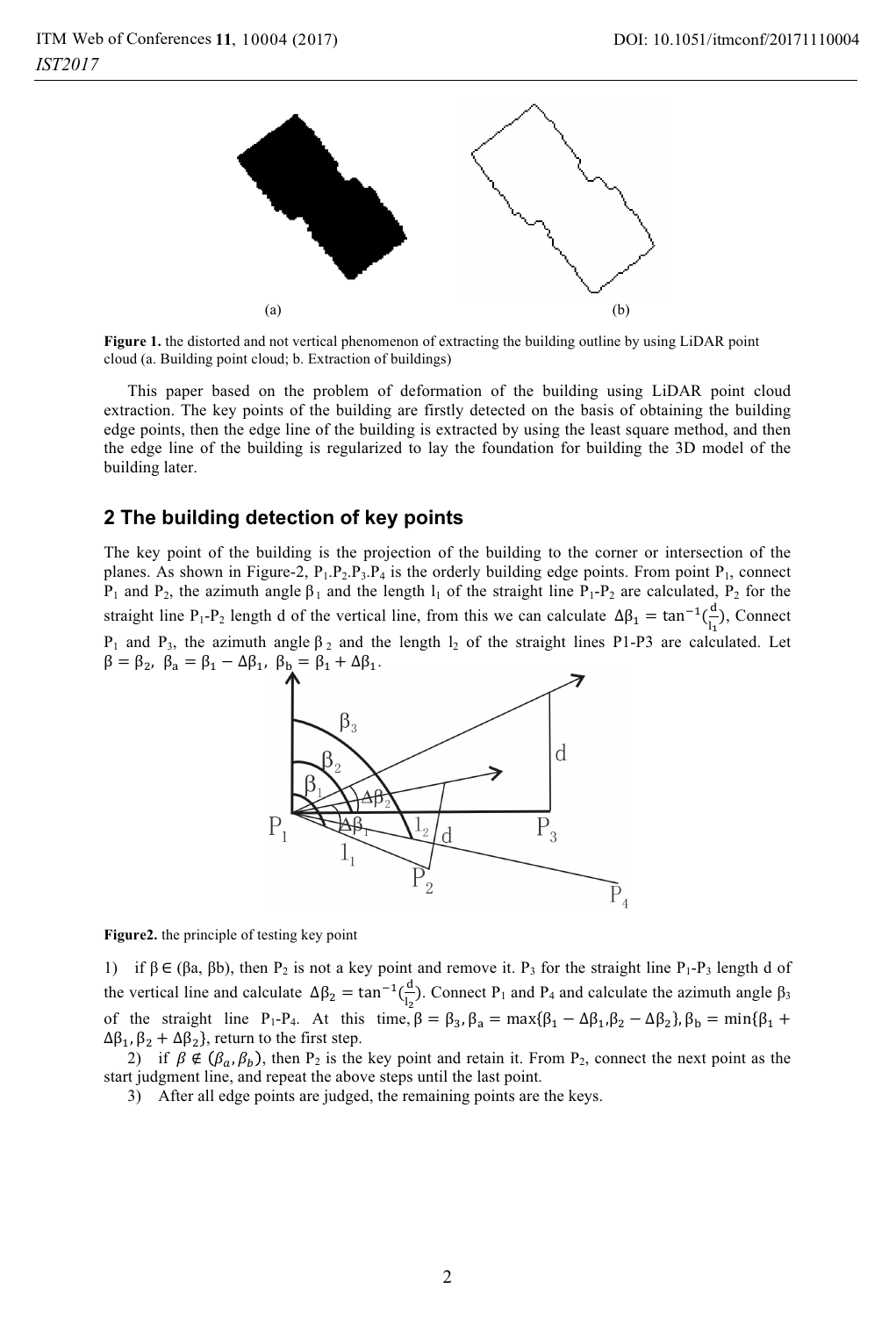The key of this algorithm is to reasonably determine the value of d. Take the  $P_1$ ,  $P_2$ ,  $P_3$  points in Figure-3 as an example, if the d is larger,  $\Delta \beta_1$  is larger and the greater the range of change of  $\beta_2$  for judging whether or not the point  $P_2$  is a key point. Then the  $P_2$  as a key point of the possibility of the smaller, the final effect is the detection of the key points less. In order to better extract the key points, not only to avoid changes in the direction of the edge of the smaller point as a key point, not the key points will be lost, d value of the selection should be based on the laser point cloud density and the actual building Complex situation specific to determine. As shown in Figure-3 is the key points (red dots) detected by the above algorithm.



**Figure 3.** Using the above algorithm to detect key points (red point)

## **3 The generation of building edge skeleton line**

After detection of the building key points was finished, the building edge skeleton lines were generated according to the detected key points. While when we detected the key points, many of the building edge points were considered non-critical points which may be filtered out. But these non-critical points still contain a large amount of useful information. Therefore, the generation of building edge skeleton line in this paper is not simply connecting the adjacent key points into line segments, but utilizing the adjacent two key points and all the building edge points located between these two key points to fit out a straight-line segment by least square method. And it is regarded as a building edge skeleton line in order to improve the generation accuracy of the building edge skeleton line. As shown in Figure-4, the skeleton line constructed by the least squares method is closer to the edge point of the building than the skeleton line constructed by the key point.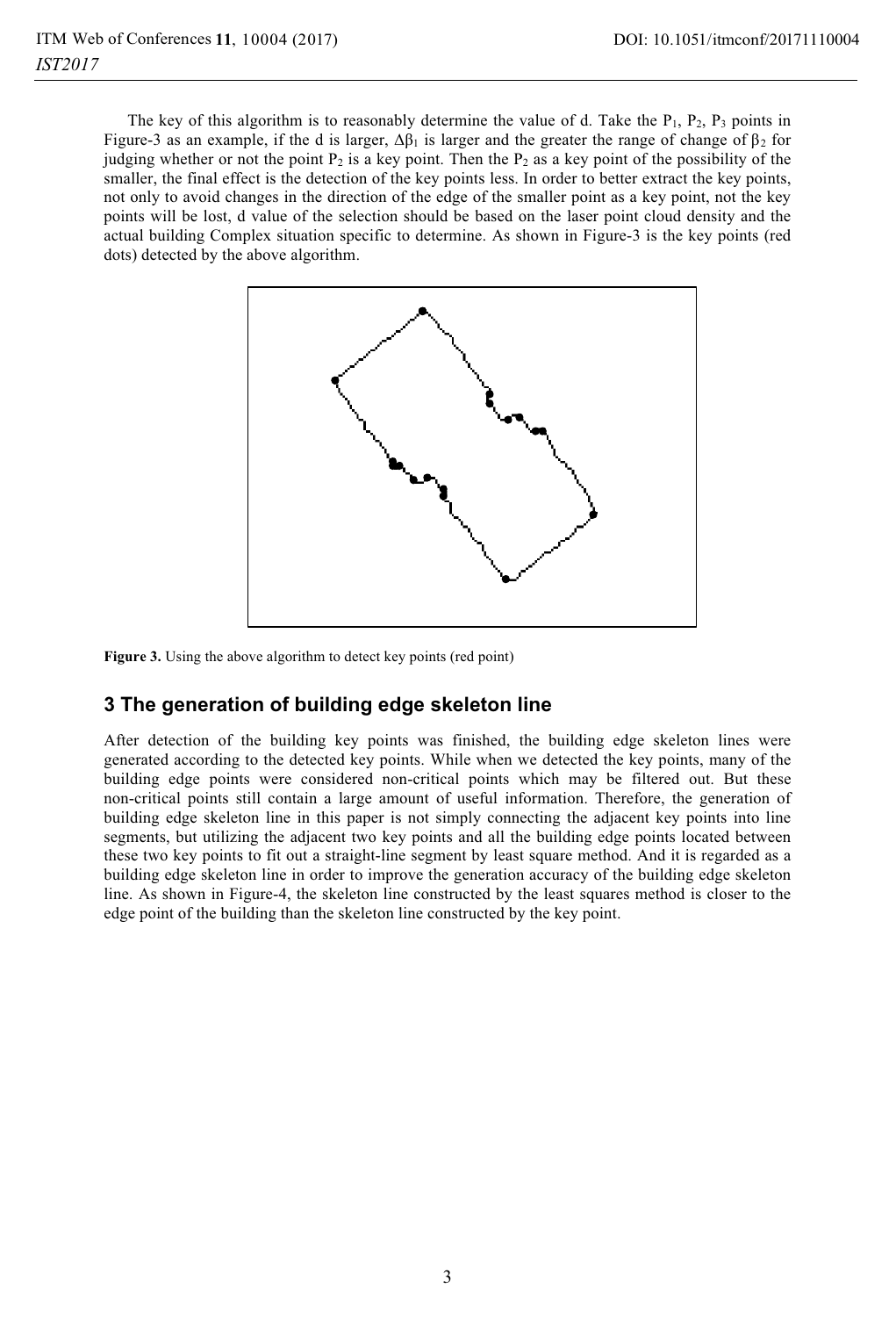

**Figure 4.** Key points of contour line compared with least-square fitting contour line

 (The dotted line is obtained by least squares fitting, the solid line is the key point, the hollow point is the non-key point, the solid point is the key point)

After all the building edge skeleton lines are generated, theoretically speaking, the two slopes of the skeleton lines should be either equal in value (parallel) or the product of positive and negative is -1 (vertical). However, due to various factors (data accuracy, errors in building extraction, etc.) makes the actual situation which is not the case, there are often adjacent two skeleton line slope sign the same but not equal. This is because the detection of key points cannot really represent the key points of the building, therefore need to combine the two adjacent skeleton line segments.

An algorithm is required to merge the two skeleton lines. For example  $L_1: y = a_1 * x + b_1$ ,  $L_2$ :  $y = a_2 * x + b_2$  are the two connected straight segments. Their slopes are the same positive or the same negative and the length are the s1, s2 respectively.  $L_3$  is the new straight merged line segment. How to determine the parameters (a3, b3) of line segment of L3? At this time, according to the length of the straight-line segment to weight, the weight of long line is large and using this method to calculate the parameters of L3.

The parameters of L3 is calculated as follows:  $a_3 = a_1 * \frac{s_1}{(s_1 + s_2)} + a_2 * \frac{s_2}{(s_1 + s_2)}$ ,  $b_3 = b_1 *$  $\frac{s_1}{s_1+s_2}$  +  $b_2 * \frac{s_2}{(s_1+s_2)}$ . After this treatment, the slope of any two adjacent skeleton lines are positive and negative on the contrary. As shown in Figure-5b, skeletal lines using least-squares fitting and merging are not vertical or parallel to each other, but the number of skeleton lines constructed using the key points is much smaller.



**Figure 5.** The generated skeleton line (a.The skeleton line is constructed with key points; b. Least squares fitting and merging processing of skeleton lines)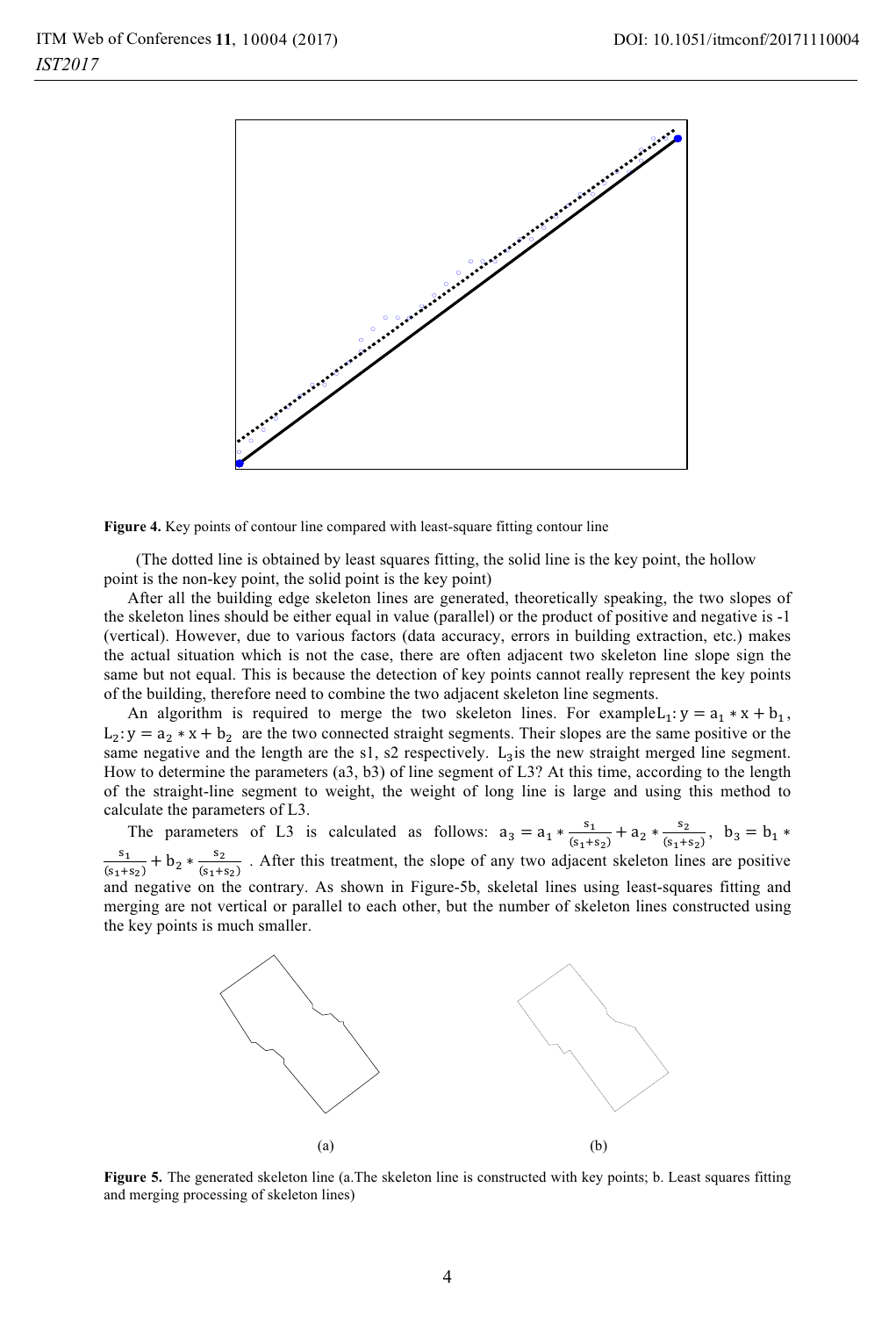#### **4 Regularity of the edge of the building skeleton line**

There are only two relations between the skeleton lines of buildings, that is, vertical or parallel, and the purpose of regularization is to adjust the skeleton lines of the two connected buildings so as to be perpendicular or parallel to each other.

After the completion of the building edge of the skeleton line generation, those trivial lines and redundant points is no longer exist, only leaving the edge of the building skeleton line. Regularization of the skeleton line of the building edge is carried out on the basis of the skeleton line, the regularization process is as follows:

1) All the skeleton lines are divided into two categories according to the positive and negative slope of the generated skeleton line, namely the positive slope of the skeleton line and the negative slope of the skeleton line.

2) After classification, calculate the weighted average slope of the positive and negative slant skeleton lines s<sub>1</sub>, s<sub>1</sub> +. Such as for the positive slope of the skeleton line:  $s_+ = \sum_{i=1}^{\infty} i_i + \sum_{i=1}^{\infty} i_i$ , s<sub>+</sub> is the weighted average slope of positive slope skeleton line,  $s_i$  is the slope of the i-th skeleton line in the positive-slope skeleton line,  $l_i$  is the length of the i-th skeleton line in the positive slant skeleton line, l is the total length of the positive slope skeleton line. The weighted mean slope is calculated for the negative slope skeleton line in the same way. On account of the long skeleton lines have a higher accuracy of slope than the short skeleton lines, the weighted average slope of the skeleton line calculated in this way is more reasonable and more accurate.

3) Adjust the two weighted average slopes calculated in the previous step so that they are perpendicular to each other. As shown in Figure-6, OA is the direction of the positive slope of weighted averaged, OB is the weighted average of the direction of the negative slope of the weighted averaged,  $\alpha$  is the angle between the OA direction and the X axis,  $\beta$  is the angle between the OB direction and the X axis,  $\alpha = \tan^{-1} s_+$ ,  $\beta = \tan^{-1} (-s_-)$ , adjust the direction of the OA and OB direction to make  $\alpha + \beta = 90^\circ$  Let the residual of angle is the c= $\alpha + \beta - 90^\circ$ , when c=0, OA  $\perp$ OB. In order to make c=0, the negative values of c are assigned to  $\alpha$  and  $\beta$  in a certain way. Here  $\alpha$  and  $\beta$ represent the total length of each line as the basis for distribution, the longer the length, the smaller the assigned value,  $\alpha = \alpha - c \cdot 1$ ,  $\beta = \beta - c \cdot 1$ ,  $\beta = \beta - c \cdot 1$ ,  $\beta = \beta - c \cdot 1$ ,  $\beta = \beta - c \cdot 1$ ,  $\beta = \beta - c \cdot 1$ ,  $\beta = \beta - c \cdot 1$ ,  $\beta = \beta - c \cdot 1$ ,  $\beta = \beta - c \cdot 1$ ,  $\beta = \beta - c \cdot 1$ ,  $\beta = \beta - c \cdot 1$ ,  $\beta = \beta - c \cdot 1$ ,  $\beta = \beta - c \cdot 1$ ,  $\alpha = \beta - c \cdot$ skeleton line,  $l_{-}$  is the total length of the negative slope skeleton line,  $l = l_{+} + l_{-}$ . After this treatment, OA will be strictly perpendicular to the OB, that means that the direction of positive and negative slopes is strictly vertical.



**Figure 6.** The weighted average slope vertical processing schematic drawing

1) Rotate each skeleton line around its center point to the direction of the weighted average slope of its category, after this step is completed, the adjacent skeleton lines will be strictly vertical.

2)If the length of the skeleton line is particularly small, the line may not be a real edge of the building, you need to remove it. After stripping, merge the two parallel skeleton lines on either side.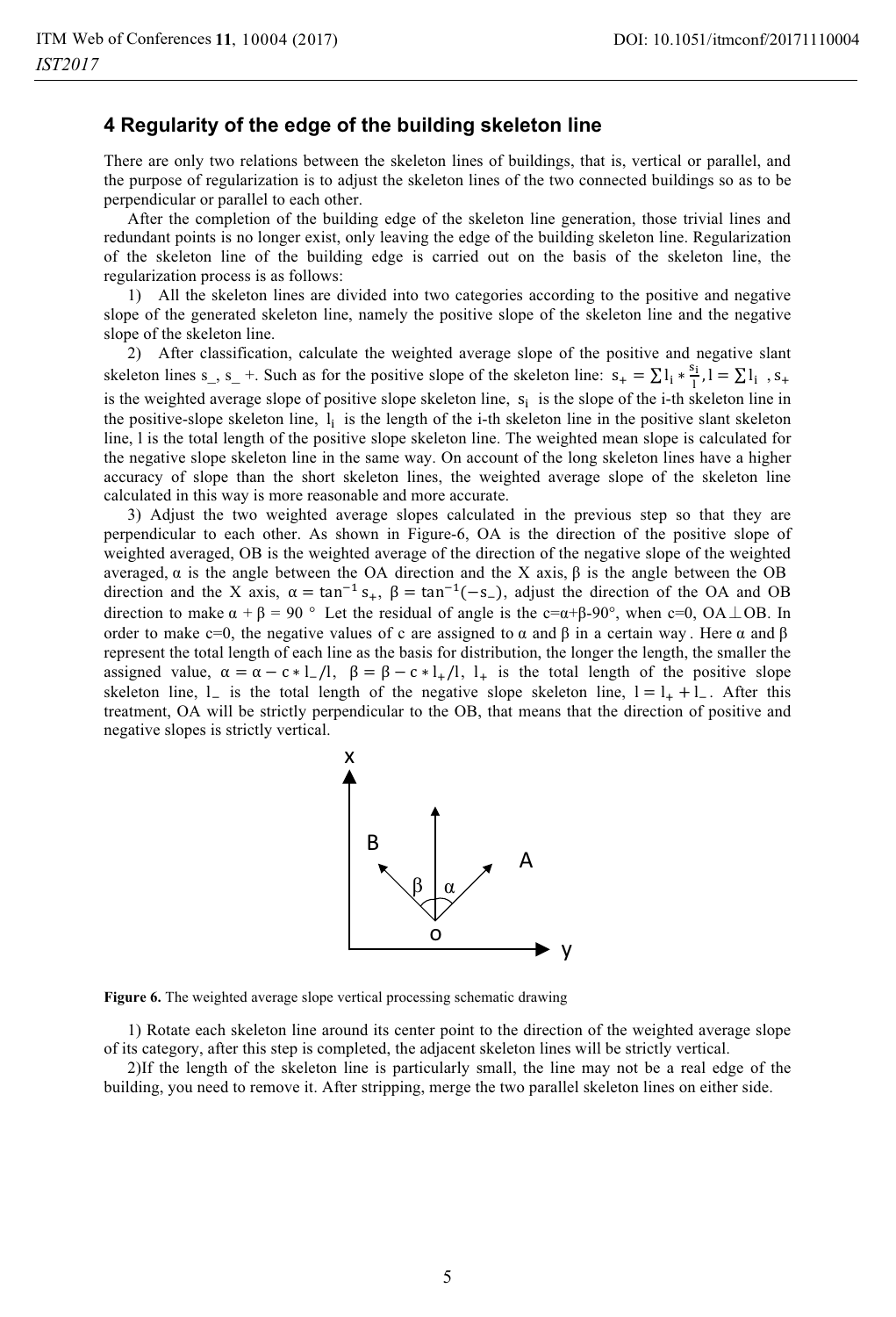At this point, the building edge of the skeleton line of regular work completed, the effect is shown in Figure -7 below.



**Figure 7.** The results of extracting building contour line (a. the edge skeleton line after regularization; b. the edge skeleton line before regularization)

### **5 Analysis and conclusions**

The experimental results show that the edge extraction and regularization method used in this paper has a good effect, especially for buildings whose edges are at right angles.

The innovation of this paper: 1) According to the building key points to generate the building skeleton line is not simply connecting the key points of adjacent buildings, but to make the two building key points and all the building edge points between them are involved in the application of least squares to fit the skeleton line which will be closest to the original edge line of the building. 2) When the slope of the skeleton line is calculated, the length is weighted according to the length of the skeleton line, the length is proportional to the weight, and the slope is the slope of the weighted average.

### **References**

- 1. Lai Xu-dong, Wan You-chuan. The study of the edge detection to the depth-image of light detection and ranging [J]. LASER&INFRARED. **6**,444-446. (2005).
- 2. Hu Y. Automated Extraction of Digital Terrain Models, Roads and Buildings Using Airborne Lidar Data [D]. University of Calgary, (2003).
- 3. Rottensteiner F. and Briese CH. A new method for building extraction urban areas from high-resolution LIDAR data[J]. IAPRS **,35-3A**,1682-1750,295,(2002).
- 4. Brunn A. and U.Weidner. Hierdner. Hierachical Bayesian nets for building extraction using dense digital surface models[J]. ISPRS Journal of Photogrammetry & Remote Sensing, **53**,296-307, (1998).
- 5. Alharthy A. and Bethel J*. Heuristic Filtering and 3D Feature Extraction from LIDAR Data [A].In: ISPRS Commission III, Symposium*,[C], Graz, Austria, September, **9-13**,(2002).
- 6. Liu Xiu-guo, Zhang Jing. Extract building quickly from Lidar point cloud data [J]. Earth Science-Journal of China University of Geosciences. **31**,5,615-618(2006).
- 7. Cheng Liang, Gong Jian-ya. Building boundary extraction using very high resolution images and Lidar [J]. ACTA GEODAETICA & CARTOGRAPHICA SNICA,**37**,3,391-393, (2008).